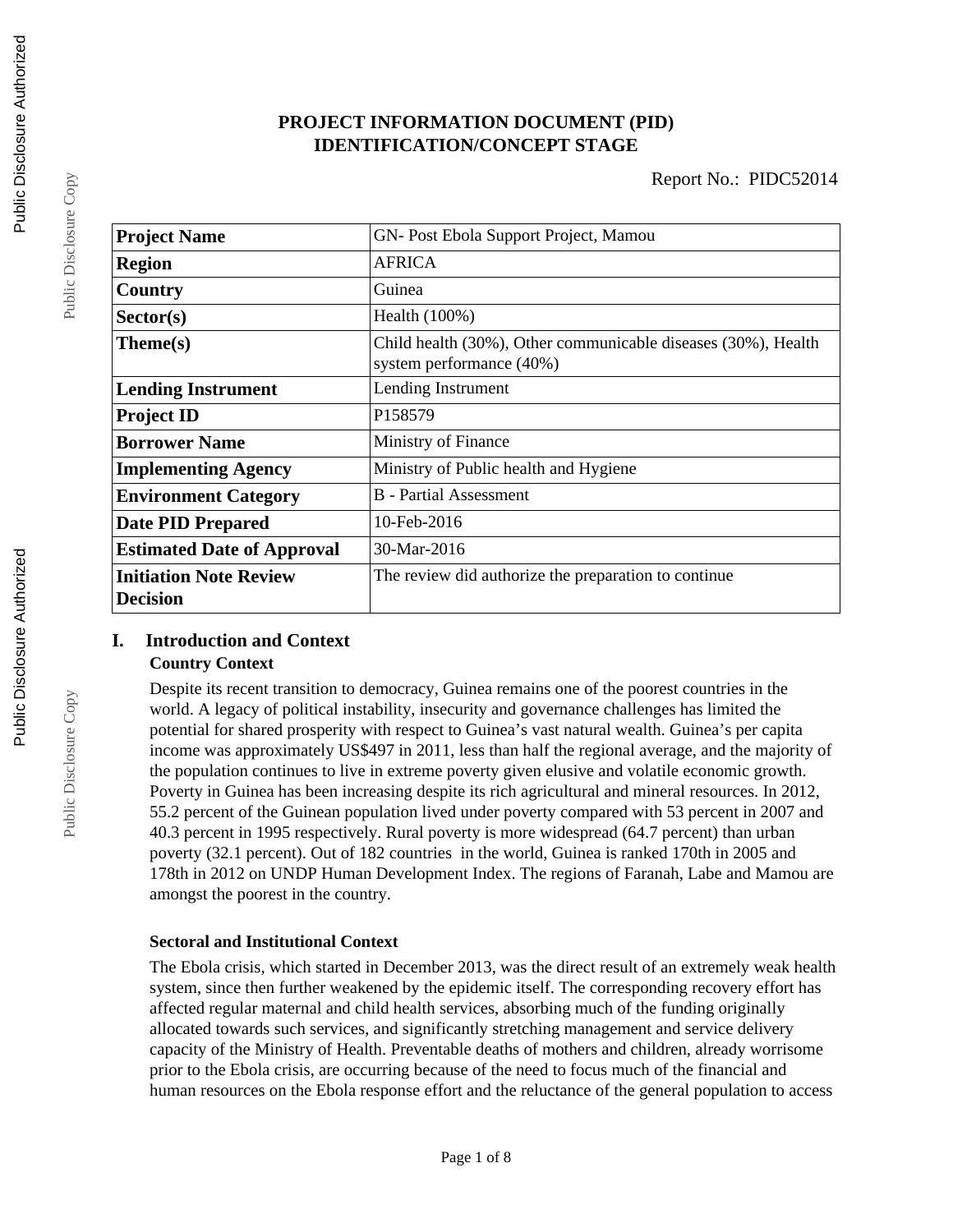the health system (for fear of contamination, lack of trust, lack of affordability due to impoverishment, and lack of available services).

With the development of the Ebola vaccine, the Ebola epidemic is finally slowing down. As of September 30, 2015, approximately 2,533 people have died from Ebola in Guinea (including 115 health care workers) out of a total 3,809 cases. With the new vaccination, daily infection averages now fall below 2 cases per week. The hot bed of the epidemic has now moved from the Forest Region (where there has not been a single infection in more than 200 days) to the city of Conakry and Forecariah. Resistance at the community level and unreliable contact tracing which were the main obstacles to breaking the chain of transmission have improved.

Ebola has nonetheless set Guinea back on all fronts, and immediate support is needed for mothers and children, whilst focusing on longer term health systems strengthening. Guinea was just emerging from a period of macroeconomic and fiscal instability prior to Ebola, with a renewed focus on poverty reduction. Guinea's Poverty Reduction Strategy Paper adopted in 2013, as well as its new daft national health strategy, both prioritize improvements in service delivery, in particular primary based health service delivery, to the poorest people, especially in maternal and child healthcare. Ebola has set Guinea back on all fronts, left large segments of the population even more vulnerable than before, and made primary level service delivery strengthening, and overall strengthening of the health system, as identified in the Poverty Reduction Strategy Paper (PRSP) and strategic document, ever more important.

Already prior to the Ebola crisis, Guinea was among the lowest performers in the region in terms of health outcomes. Life expectancy at birth increased from 43 years to 53 years by the end of 2010, linked to improved access to medication and vaccinations. The 2013 maternal mortality ratio per 100,000 births for Guinea was 650, compared with 859.9 in 2008 and 964.7 in 1990. Although the child mortality rate has decreased from 154 per 1,000 live births in 2002 to 101 per 1,000 live births in 2013, the rate remains high when compared with the rest of the region. Any improvements in health outcomes are often linked to the 1990s when Guinea experimented with community based development of health services , through the Bamako initiative. A period of macro-economic and fiscal instability that followed stifled some of this progress. By 2013, Guinea was amongst the worst performers in the region on key health outcomes (Table 1), all of which are likely to have significantly worsened under Ebola.

High rates of child mortality is predominantly linked to low complete vaccination coverage, low Insecticide Treated Nets (ITN) coverage and high rates of malnutrition. Maternal health and mortality is linked to low levels of birth attendance and low quality pre-natal care.

Funding for health is extremely limited, and its use has been highly inequitable and inefficient. Per capita spending on the health system has been historically extremely low. Only 2.7 percent of the national budget was allocated to health in 2012. The 2014 Public Expenditure Report (PER) found that most of the limited public sector funds are linked to, and spent on, a centralized bureaucracy and health worker salaries , largely benefiting Conakry. Since 2005, expenditures for health programs (as listed above) constitute less than seven percent of the Ministry of Health budget.

Health service delivery in Guinea is constrained by challenges on both the demand and supply side. On the supply side, existing community health workers are often insufficiently trained and supervised, and few nurses and doctors are present at the primary level, particularly outside of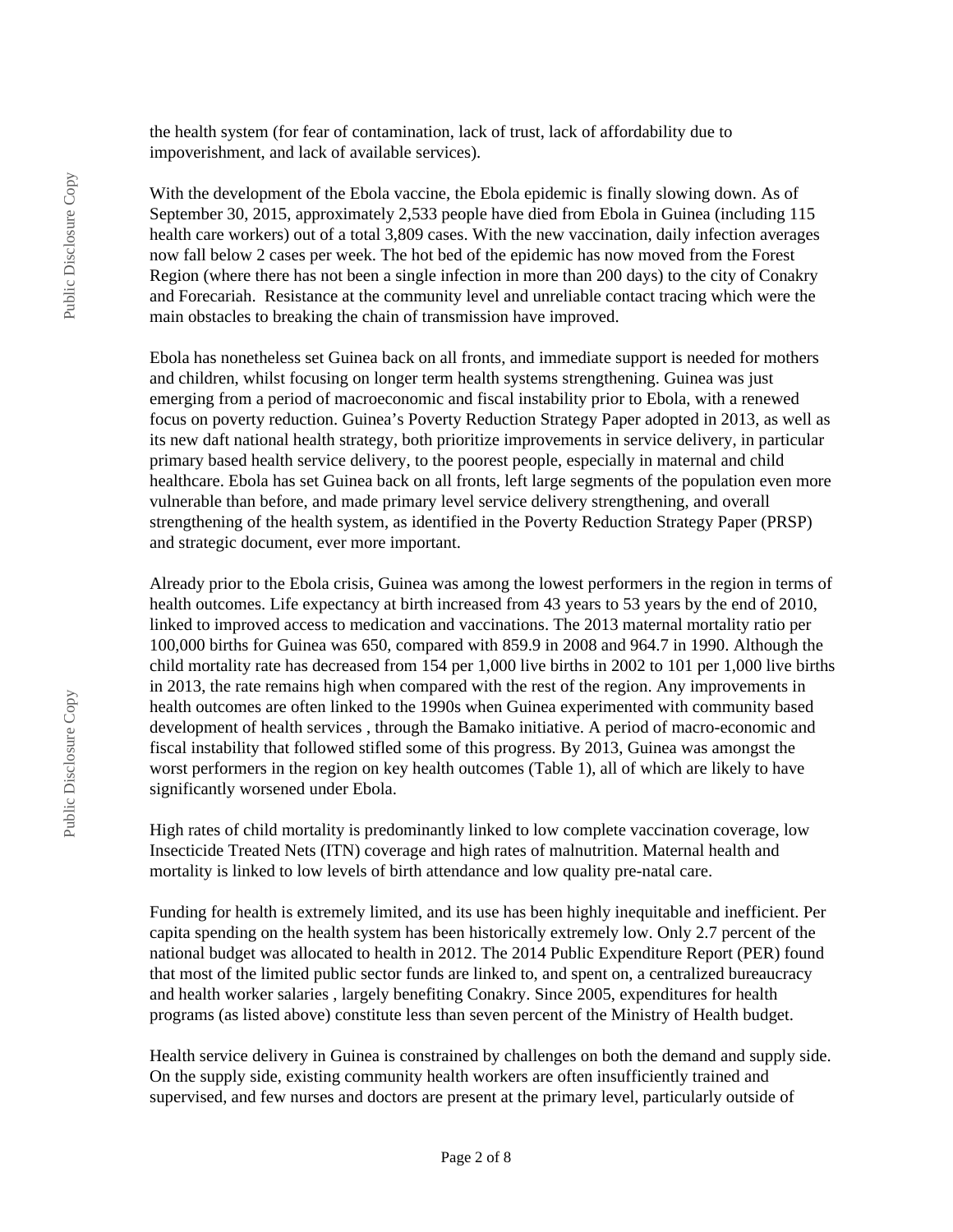Conakry. The recruitment of Agents Technique de Sante (ATS), who are plenty in number and produced in decentralized schools for employment at the primary level, is constrained by lack of funding. The human resource challenge is compounded by the frequent shortages of Maternal, Child Health and Nutrition (MCHN) commodities and supplies, primarily because of limited funding allocated towards health, and because of constrained income generation of primary health facilities in rural areas vis a vis larger facilities in urban areas (and now further under Ebola). On the demand side a key bottleneck to seeking services are the substantial geographic distances between remote communities and point of care, and high user fees, which fund most service delivery in Guinea. The potential to subsidize the poor to use health services, or to use community health workers to extend the reach of services and generate demand for services, beyond Ebola, is insufficiently explored. Overall services at the primary level are further compromised by the fact that supportive supervision by the district largely only happens in theory. This is largely mirrored by extremely weak capacity at the central MOH level to develop and supervise the health sector.

The Bank is providing support towards maternal and child health in the form of the US\$ 15.1 million Primary Health Services Improvement Project - PHSIP (P147758), which is targeting Faranah and Labe Regions. The Guinea PHSIP, approved on May 20, 2015, and expected to become effective December 30, 2015, aims to address supply and demand side bottlenecks and improve the utilization of maternal, child health and nutrition services at the primary level of care. It is a five year IDA project funded by a US\$ 8.3 million credit, and US\$6.8 million grant. The project development objective (PDO) is to improve the utilization of maternal, child health and nutrition (MCHN) services at the primary level of care in Target Regions. The project target regions are two of the poorest in Guinea, Faranah and Labe, home to around 1.9 million people, or approximately one fifth of Guinea's total population. The project, which complements activities and interventions carried out by donors in other regions, has three components (i) strengthening commodities and trained human resources for MCHN services at primary level; (ii) strengthening community-level demand for MCHN services (including exempting the poorest from fees), and (iii) strengthening government capacity to plan, implement, monitor and supervise activities. The immediate project beneficiaries are women and children dependent on primary health services for their needs, in particular pregnant women and children under five in the target regions.

This Project seeks to provide similar support to the neighboring Mamou Region, through a Small Grant (SG) in the amount of US\$4.35 million. The Mamou region ranks fourth highest in terms of poverty incidence (60.8%), and lowest in terms of percentage of births attended in a facility of all regions (13.8 percent), as well as percentage of vaccination coverage (12.6 percent). The SG, to be administered as a Recipient Executed Trust Fund Grant over a period of 2.5 years, will contribute towards the implementation of a broader strategy to support maternal and child health over a 5 year period in Mamou, implemented in part by the German Development Cooperation, the GIZ. This strategy seeks to increase the utilization of health services for mothers and children at primary level by supporting critical demand and supply side interventions including community level demand generation, and improve the availability of water, pharmaceuticals and supplies, and good quality human resources for health service delivery at primary level. Over a period of 2.5 years, the SG would finance critical inputs to reinvigorate health service delivery at the primary level in Mamou, and by implementing a portion of the Grant through the German GIZ (already present in the Mamou Region), the government would draw on existing implementation capacity, leverage resources and ensure continuity beyond the 2.5 years of the SG until 2012.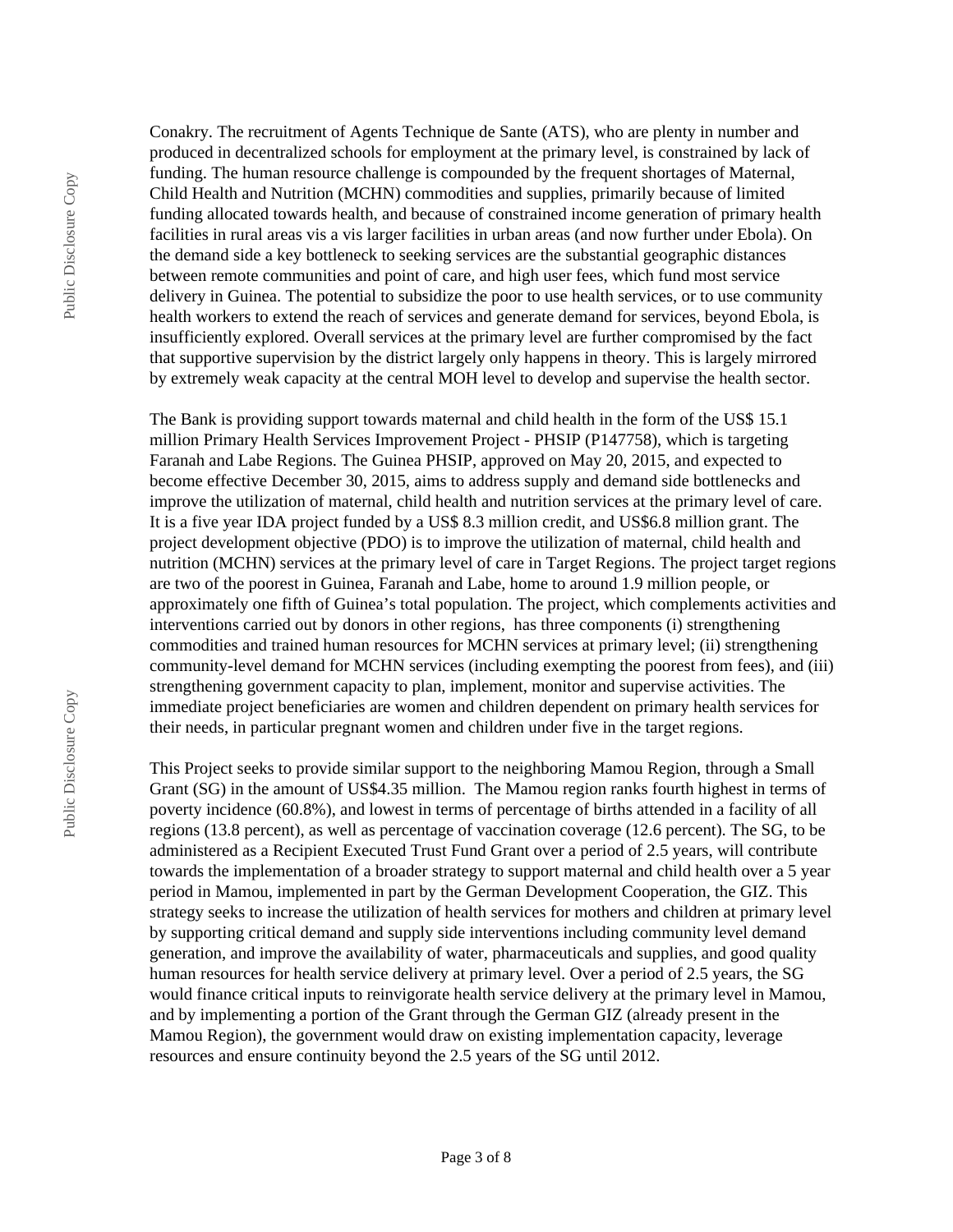#### **Relationship to CAS/CPS/CPF**

The proposed Small Grant remains consistent with, and aligned to, the strategic area of the World Bank Group's Country Partnership Strategy (FY14-FY17), which focuses on improving human development indicators in Guinea, and which also covers basic education, social protection and health. The grant will support the CPS health targets of strengthening the capacity of the health sector to provide services and quality care accessible to the entire population in Mamou to reduce infant and maternal mortality, malnutrition, including intensifying the fight against communicable and non-communicable diseases. The SG also remains fully aligned with the government's post – Ebola Health System Strategy and Recovery Plan, and will ultimately contribute towards the twin goals of the World Bank Group to 1) end extreme poverty and 2) promote shared prosperity of the bottom 40 percent. As in Faranah and Labe, this will be done by specifically targeting the interventions at the poor and vulnerable, as well as acting as a catalyst to leverage additional funding and promote future scale up of the proposed service delivery model supported under the project.

### **II. Project Development Objective(s)**

#### **Proposed Development Objective(s)**

The PDO is to: Provide critical inputs to support essential maternal and child health services at primary level in the Mamou Region.

On the demand side, these inputs include the training and recruitment of community health workers, to generate demand for health services at health post and health center level. And on the supply side, the project will support training and recruitment of health center staff, increase the availability of critical supplies and medicines at the primary level, and equip key health facilities with running water.

#### **Key Results**

- Reductions in stock outs of select tracer drugs for MNCH at health center level
- Number of ATS who receive training in expanded MNCH competencies
- Number of newly trained community health workers engaged in health promotion and basic service delivery
- Percentage of health facilities supervised at least twice per year by the district team
- Number of new health centers with new water wells

# **III. Preliminary Description**

#### **Concept Description**

While the PDO will be achieved within 2.5 years (the duration of the project), and the results will largely be tracked via process indicators, the inputs provided under the project will contribute towards a larger 5 year strategy to increase the utilization of maternal and child health services at primary level in Mamou Region, with continuity ensured by the German Cooperation (GIZ) following the end of the grant period.

The proposed interventions to be implemented in the Mamou Region will be organized around three complementary components: (1) improve availability of Commodities, pharmaceuticals and supplies, (2) Improve availability of trained human resources for MCHN services at primary and community level. (3) Strengthen capacity to monitor and supervise services: This component will focus on strengthening supervision capacity at the district level.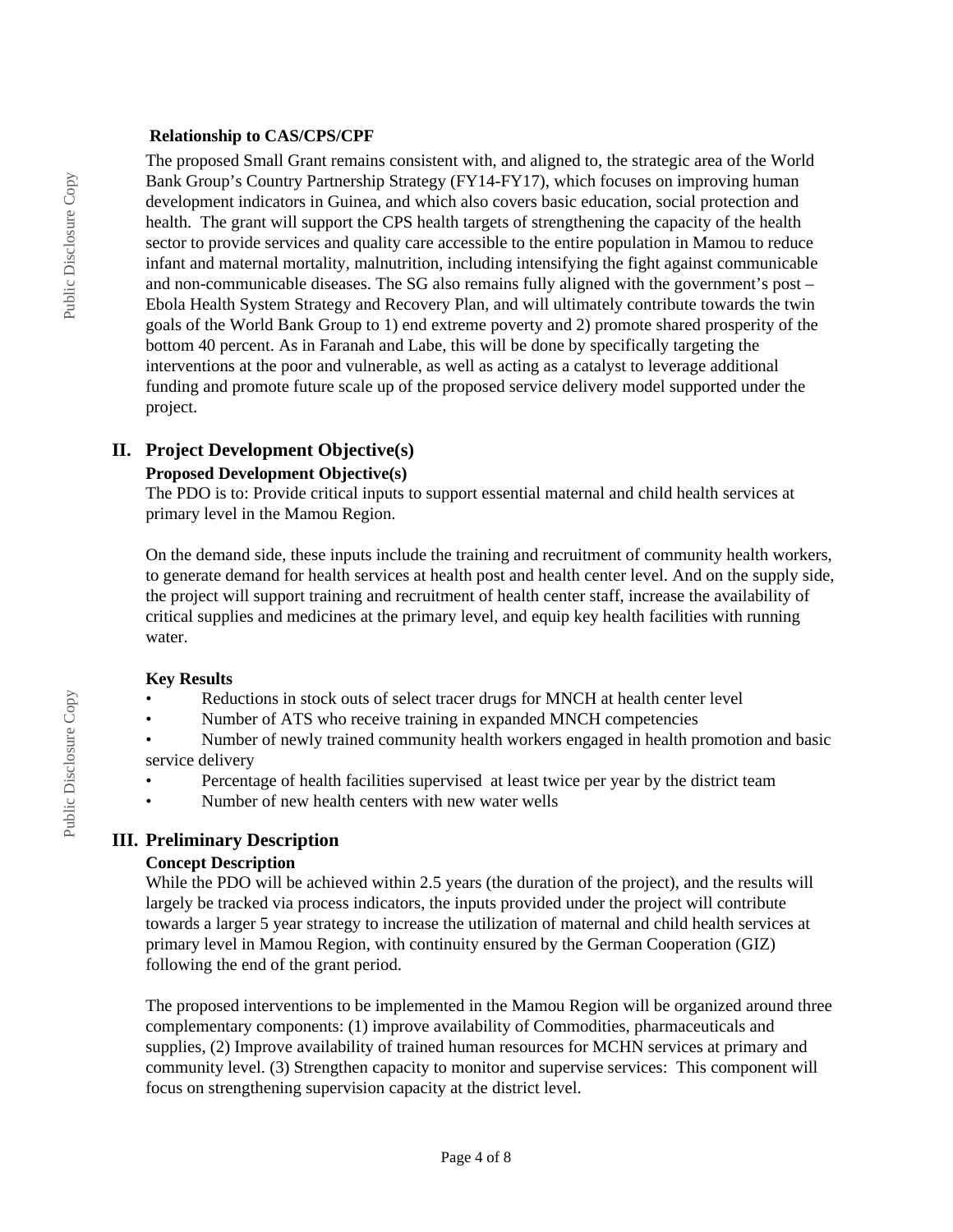Component 1: Improve availability of Commodities, pharmaceuticals and Supplies (US\$2.0 million)

Funding under the component will focus on (1) improving the availability of MNCH commodities and supplies required to implement neglected maternal and child health programs of the Ministry (sub-component 1.1), and (2) enhancing the numbers of health centers with available running water, critical for health service delivery.

Sub-component 1.1: Strengthen the availability of maternal and child health commodities and supplies at primary health level (US\$1.0 million). Already before Ebola, stock outs of essential medicines were a major constraint to service delivery, particularly at smaller facilities. With the Ebola crisis, health facilities are experiencing shortages as never before, as most donor as well as government funding is used for Ebola services, demand for services is low because of lack of trust, and income generating opportunity to replenish stock is affected accordingly. The sub-component will seek to improve the availability of medicines, essential supplies and equipment to support maternal and child health at the health post and health center level. It will act as a seed fund with a broader aim to revive currently non functioning drug revolving funds at facility level. Support will be provided to initially replenish the stocks of medicines and supplies for health facilities in the targeted areas. This will help invigorate the revolving drug fund within the health facilities, but serve its primary objective to replenish the availability of critical MNCH supplies and commodities at the health centers in the Mamou region. The sub-component will fund and rely mainly on the national central medical store for procurement and distribution of essential generic medicines (and the provision of basic facility training on drug management to health facilities) and on development partners (MSH, Global Fund, UNICEF, UNFPA) which will provide key commodities and supplies for immunization, family planning, treatment of malaria. GIZ will coordninate this effort, in close consultations with the PCU/MOH.

Sub-component 1.2: Improve the availability of health centers with access to water (US\$1.0million). This sub-component would finance a critical bottleneck to service delivery in many primary health facilities in Mamou, namely the lack of running water at health center level. Drawing on the experience of the Ebola response support, this sub-component will finance water wells at primary health facilities, significantly improving a basic need in many of the facilities.

Component 2: Improve availability of trained Human Resources for Health (US\$2.0 million)

Sub-component 2.1: Strengthen the availability of health workers at primary level (US\$1.0 million). Whereas nurses, midwives and doctors largely staff higher level facilities in urban areas, the rural area mainly rely on nursing assistants (agent technique de santé - ATS) to deliver maternal and child services. ATSs are trained (over a period of three years) in primary health care provision in decentralized community schools, for specific deployment at the community and primary level (not the case with nurses and midwives). Ebola has reduced the number working on MCHN however, and those that remain and any new recruits could benefit from continuous training and supervision to maximize their service delivery potential (particularly in maternal health – insufficiently addressed in their pre-service education). Whilst long term strategies should address the need to deploy more nurses and midwives to the health center level (which will require comprehensive training, fiscal and management reform), investments under this sub-component will address immediate need for HRH in target areas. The Regional Health Administration (Direction Régionalde la Santé (DRS)) will be supported in (a) the recruitment of unemployed ATSs for deployment at the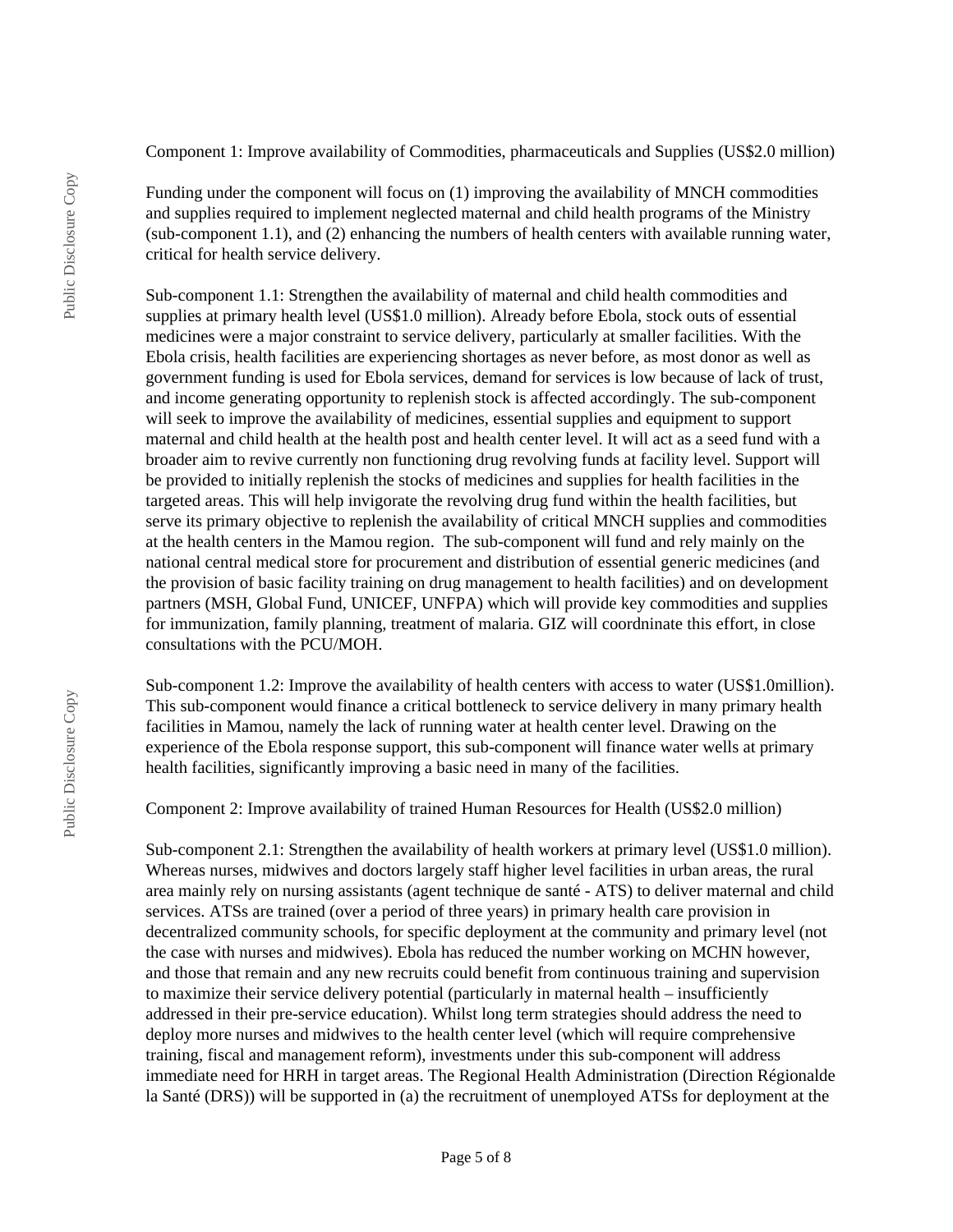health center and health post level and (b) providing training and continuous mentoring to ATSs and other health workers that are present. GIZ will provide full suppoprt towards ideveloping the receuitment strategy as well as the development of appriopriate training programs, curricula and the trainig of trainers. A Human Resource Officer moreover will be situated (and funded) at the DRS in Mamou to support the DRS in the recruitment and the follow-up and training corodination of the ATS. In view of the aim of the MOH to increase the number of ATS in health structures, it is expected that the ATS employed within the framework of this project will be fully absorbed by the government and into the civil service upon project end.

Sub-Component 2.2: Training and deployment of community health workers to generate demand and deliver basic services in maternal and child health (US\$1.0 million). This would involve the engagement of community health workers, including partly those mobilized during the Ebola response effort, in demand generation activities alongside basic service delivery functions. The grant would support the development and institutionalization of standardized maternal and child health training programs for community health workers, building capacity of the District Health Team to deliver new short programs for community health workers as guided by WHO standards on task shifting and supported directly by GIZ. This would allow Guinea to move away from the sporadic, non-standardized and vertical training programs currently provided by different NGOs, and institutionalize the horizontal training of community lay workers in MCHN promotion and basic service delivery at the community level. Within the framework of strengthening the capacities of the health system, the component will support the health administrations on Regional (DRS) and district (Direction préfectoral de santé (DPS)) level in recruiting, training and supervising CHWs. There is emerging evidence on the importance of linking the training of clinical health professionals with community health workers, so that they will learn to work together as a team. The proposed training program is envisioned to include this team-building aspect of the community-based primary health care teams.

Component 3: Strengthen government capacity to supervise services (US\$0.35 million)

This component would ensure that the above inputs translate into actual services delivered, largely by (1) strengthening supportive supervision at district level and below.

Sub-Component 3.1: Strengthen capacity to carry out district level supportive supervision of health centers and posts in target regions (US\$0.35 million). Support will be provided to District Health Directorates to strengthen their supportive supervision and monitoring of health centers and health posts (within their broader mandate of responsibility). The DPS will receive financial as well as technical support in planning and implementing supervision visits to improve the performance of personnel and quality of services in the health centers. The districts will rely on supportive supervision methods including the use of quality checklists for supervision and mentorship. Funding will include development of the supportive supervision strategies, training of district health teams, and key costs linked to carrying out the supervision. The support to the DPS to plan and implement supervision visits will include a provision for fuel and other expenses.

# **IV. Safeguard Policies that Might Apply**

| Safeguard Policies Triggered by the Project | Yes | No | <b>TBD</b> |
|---------------------------------------------|-----|----|------------|
| Environmental Assessment OP/BP 4.01         |     |    |            |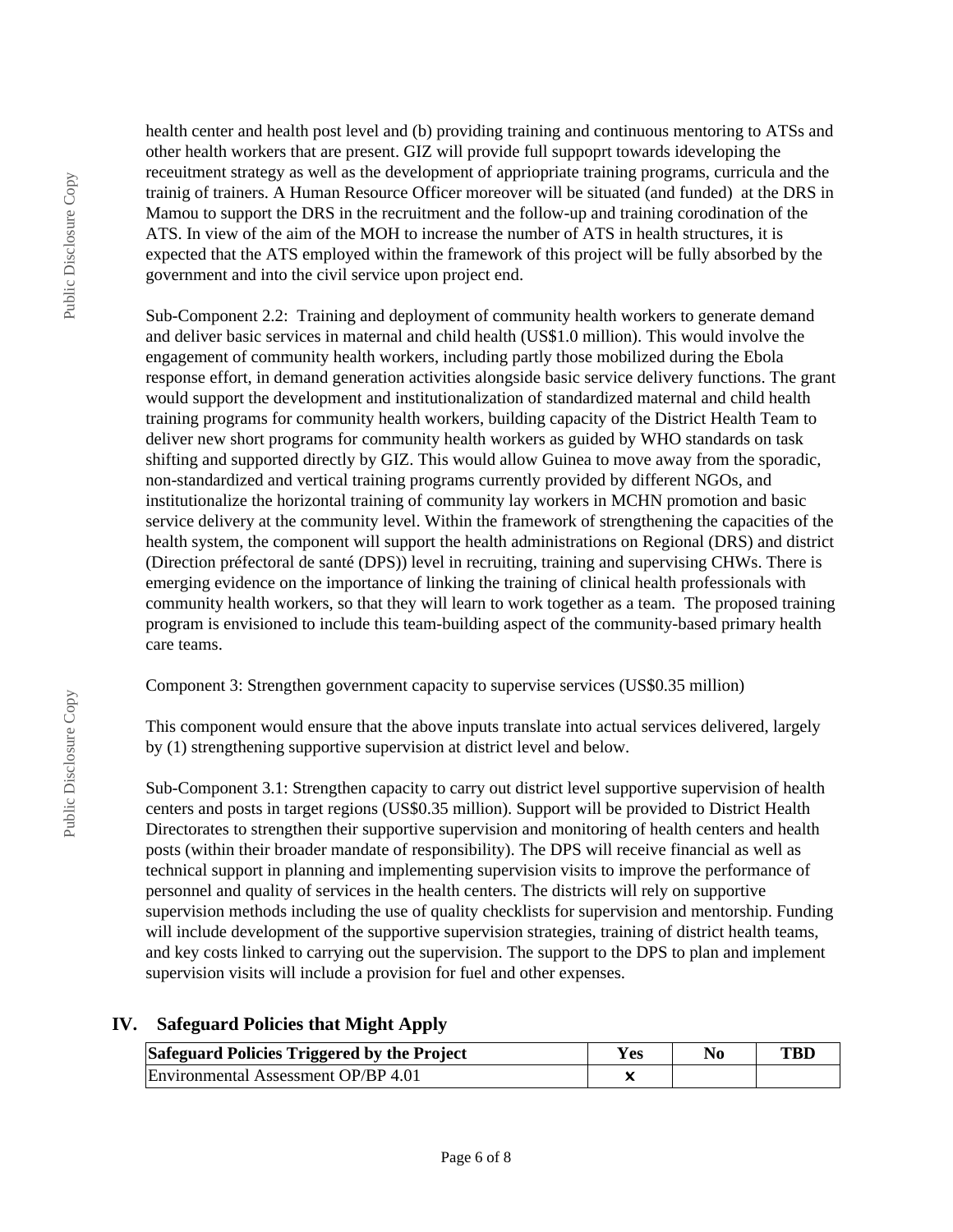| Natural Habitats OP/BP 4.04                    | x |  |
|------------------------------------------------|---|--|
| Forests OP/BP 4.36                             | X |  |
| Pest Management OP 4.09                        | X |  |
| Physical Cultural Resources OP/BP 4.11         | X |  |
| Indigenous Peoples OP/BP 4.10                  | x |  |
| Involuntary Resettlement OP/BP 4.12            | x |  |
| Safety of Dams OP/BP 4.37                      | x |  |
| Projects on International Waterways OP/BP 7.50 | x |  |
| Projects in Disputed Areas OP/BP 7.60          | x |  |
|                                                |   |  |

### **V. Financing** *(in USD Million)*

| Total Project Cost:                   | 4.35 | Total Bank Financing: 0 |  |
|---------------------------------------|------|-------------------------|--|
| <b>Financing Gap:</b>                 |      |                         |  |
| <b>Financing Source</b>               |      | Amount                  |  |
| Ebola Recovery and Reconstruction MPF |      |                         |  |

### **VI. Contact point**

#### **World Bank**

- Contact: Ibrahim Magazi
- Title: Senior Health Specialist<br>Tel: 5390+3414
- Tel: 5390+3414
- Email: imagazi@worldbank.org

# Contact: Christopher H. Herbst<br>Title: Senior Health Specialis

- Title: Senior Health Specialist<br>Tel: 458-8362
- 
- Tel:  $458-8362$ <br>Email: cherbst@y cherbst@worldbank.org

# **Borrower/Client/Recipient**

|        | Name: Ministry of Finance |
|--------|---------------------------|
|        | Contact: Remy lamah       |
| Title: | Colonel                   |
| Tel:   | 224657107310              |
| Email: | dremylamah@gmail.com      |

# **Implementing Agencies**<br>Name: Ministry of Pub

Ministry of Public health and Hygiene Contact: Remy Lamah<br>Title: Colonel Title: Colonel<br>Tel: 2246571 Tel: 224657107310 Email: dremylamah@gmail.com